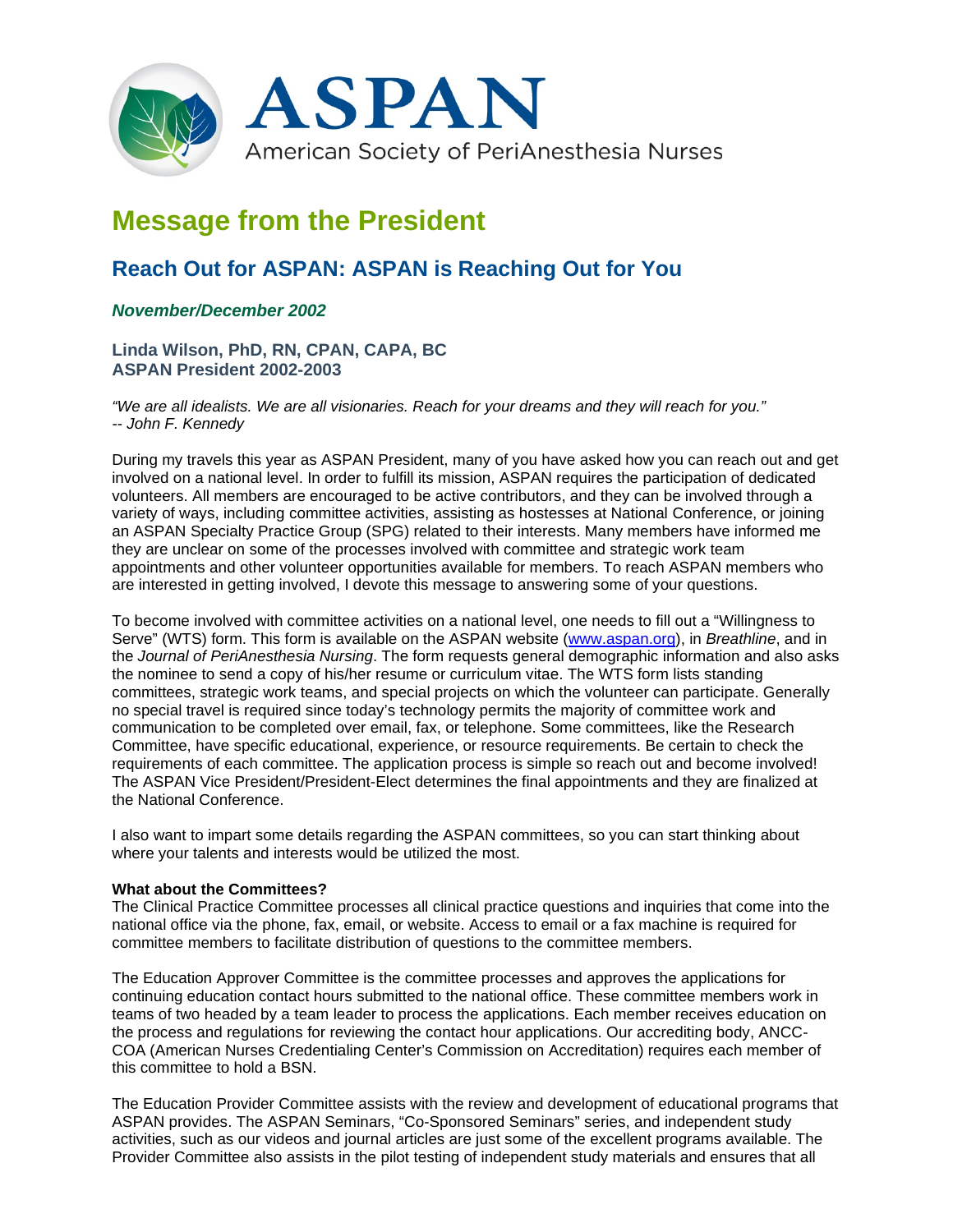educational programs meet continuing education requirements set forth by our accrediting organization ANCC-COA.

The Governmental Affairs Committee works as a resource for ASPAN and the components by providing the latest information on pertinent governmental and legislative issues for perianesthesia nurses. The Membership / Marketing Committee works on promoting and increasing recruitment and retention of our ASPAN membership. Additionally, this committee assists with the design and selection of the PeriAnesthesia Nurse Awareness Week (PANAW) theme and logo items. Look in this issue for the details of this year's PANAW theme, Reaching Out, Touching Lives. The Publications Committee works on the review and continued development of the various ASPAN publications such as the Redi-Ref and Competency Based Orientation Credentialing Manual. This committee is also responsible for the annual Component Newsletter Awards, which are presented during the National Conference. (Additionally a new Publications Specialty Practice Group (SPG) is available to members, so if this is your interest contact the National Office for an application. There are also SPGs for Pain Management, Preoperative Assessment and Management )

The Research Committee assists with ongoing research projects, reviews abstracts submitted for oral and poster presentations at national conference, in addition to reviewing Research Grant applications. A Master's degree is recommended for the members of the research committee because at the graduate level research education is emphasized. However, if you do not have a Masters degree and wish to participate, you are encouraged to submit your WTS form. Each application is reviewed and given careful consideration. We would be glad to consider you! You can also feel free to contact the Director for Research personally, by email or phone, for more information.

The Standards and Guidelines Committee reviews and revises the ASPAN Standards of Perianesthesia Nursing Practice as needed, but at a minimum on a biannual basis. (The newly revised 2002 Standards of Perianesthesia Nursing Practice is available now.) This committee also develops Position Statements as needed for current practice issues. For example, last year a Position Statement on the Nursing Shortage was developed and approved by the Representative Assembly in San Diego. The committee is currently working on Position Statements for "Visitation in the PACU" and "Medical Surgical Patient Overflow." Access to email and previous participation in the Clinical Practice Committee is a pre-requisite for participants seeking this committee.

Several Strategic Work Teams (SWT) are designated to act on a specific project or goal for ASPAN. One Strategic Work Team is the National Conference Planning Team, which is responsible for planning and coordinating the ASPAN National Conference. The team is lead by a SWT Leader who is selected by the Vice President/ President Elect two years prior to the conference. This SWT also has two Members-at-Large on the team who are selected by the SWT Leader. This could be you! What is unique about this SWT is the following: 1) the members are not required to live in the state where the national conference is being held and 2) the Coordinator is selected two years in advance to allow for mentoring by the current conference chair. For example, this year's Vice President/President-Elect will be selecting the SWT Leader for the 2005 National Conference in Chicago. If you would like further information about participation on the National Conference Strategic Work Team contact the Vice President / President-Elect directly by phone or email to let her know of your interest. The majority of the work is accomplished by email, phone, fax, and regular mail. The team meets at the national conference the year prior the conference year and at a summer meeting in the planned city of national conference.

There are several other Strategic Work Teams and Ad Hoc Teams that you can participate on for ASPAN. A complete list is provided for you on the ASPAN website and the WTS form. If you have any questions or want more information on any of these options, please feel free to contact the ASPAN National Office and they will provide you with additional information or put you in contact with someone who can answer all of your questions. Don't be afraid to call and inquire.

I started out on the Education Provider Committee working on the independent study activities. I learned many skills related to continuing education requirements that I now use in my present job. I also participated on the ASPAN 1998 National Conference Strategic Work Team (then called National Conference Committee) for Philadelphia as the Co-Chairperson. This experience taught me many organizational skills. My participation was based on the amount of time and degree of commitment that I could make at that time in my life.

I encourage each and every one of you to reach out and reach for your dreams! If you have always dreamed of participating in ASPAN on a national level, then reach out, take a chance, and become